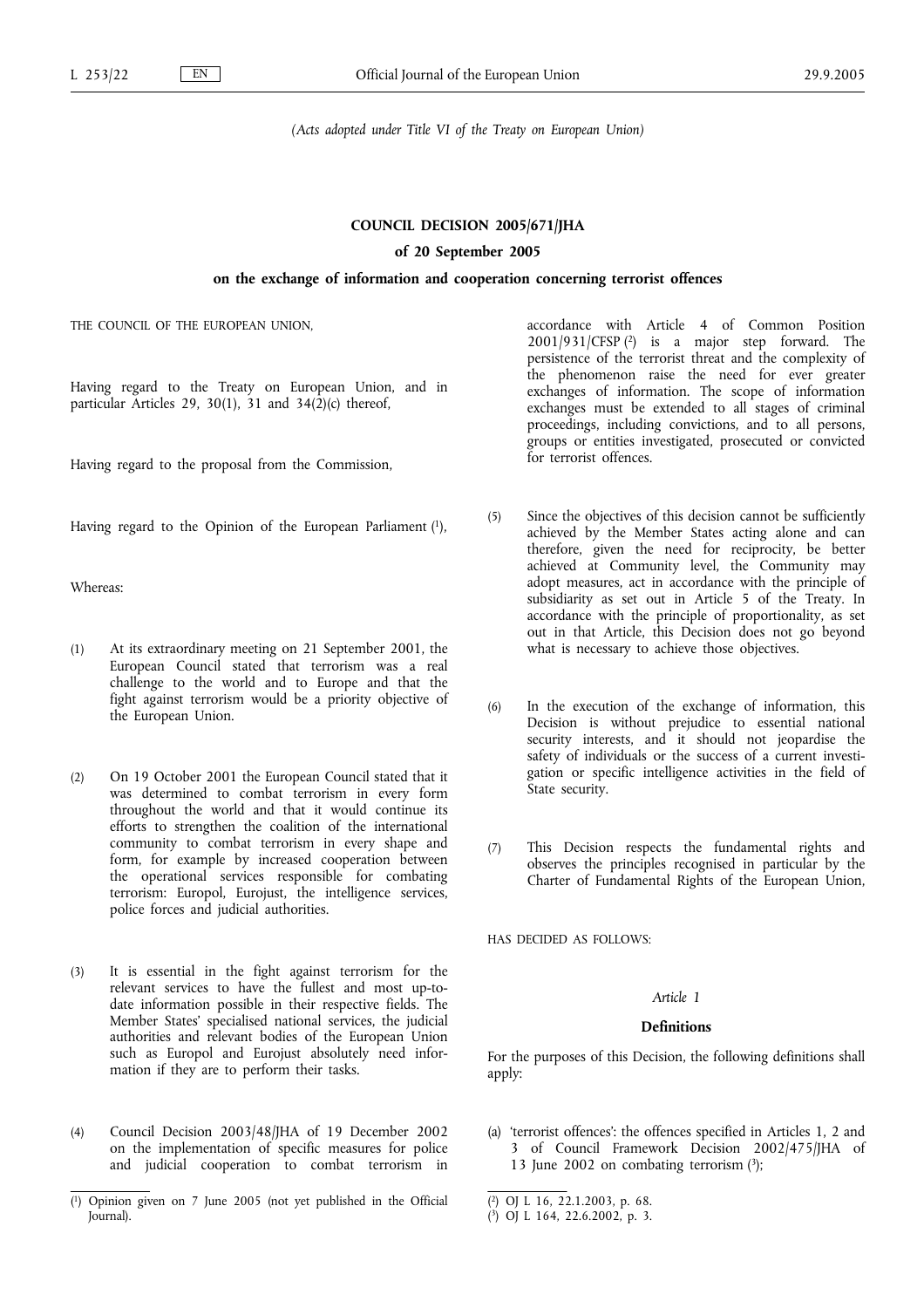- (b) 'Europol Convention': the Convention of 26 July 1995 on the establishment of a European Police Office (1);
- (c) 'Eurojust Decision': Council Decision 2002/187/JHA of 28 February 2002 setting up Eurojust with a view to reinforcing the fight against serious crime  $(2)$ ;
- (d) 'group or entity': 'terrorist groups' within the meaning of Article 2 of Council Framework Decision 2002/475/JHA and the groups and entities listed in the Annex to<br>Council Common Position 2001/931/CFSP of 2001/931/CFSP 27 December 2001 on the application of specific measures to combat terrorism (3).

#### *Article 2*

### **Provision of information concerning terrorist offences to Eurojust, Europol and the Member States**

1. Each Member State shall designate a specialised service within its police services or other law enforcement authorities, which, in accordance with national law, will have access to and collect all relevant information concerning and resulting from criminal investigations conducted by its law enforcement authorities with respect to terrorist offences and send it to Europol in accordance with paragraphs 3 and 4.

2. Each Member State shall designate one, or where its legal system so provides more than one authority, as Eurojust national correspondent for terrorism matters or an appropriate judicial or other competent authority which, in accordance with national law, shall have access to and can collect all relevant information concerning prosecutions and convictions for terrorist offences and send it to Eurojust in accordance with paragraph 5.

3. Each Member State shall take the necessary measures to ensure that at least the information referred to in paragraph 4 concerning criminal investigations and the information referred to in paragraph 5 concerning prosecutions and convictions for terrorist offences which affect or may affect two or more Member States, gathered by the relevant authority, is transmitted to:

- (a) Europol, in accordance with national law and with the provisions of the Europol Convention, for processing; and
- (b) Eurojust, in accordance with national law and where the provisions of the Eurojust Decision so allow.

The information to be transmitted in accordance with paragraph 3 to Europol shall be the following:

- (a) data which identify the person, group or entity;
- (b) acts under investigation and their specific circumstances;
- (c) the offence concerned;
- (d) links with other relevant cases;
- (e) the use of communication technologies;
- (f) the threat posed by the possession of weapons of mass destruction<sup>1</sup>
- 5. The information to be transmitted in accordance with paragraph 3 to Eurojust shall be the following:
- (a) data which identify the person, group or entity that is the object of a criminal investigation or prosecution;
- (b) the offence concerned and its specific circumstances;
- (c) information about final convictions for terrorist offences and the specific circumstances surrounding those offences;
- (d) links with other relevant cases;
- (e) requests for judicial assistance, including letters rogatory, addressed to or by another Member State and the response.

6. Each Member State shall take the necessary measures to ensure that any relevant information included in documents, files, items of information, objects or other means of evidence, seized or confiscated in the course of criminal investigations or criminal proceedings in connection with terrorist offences can be made accessible as soon as possible, taking account of the need not to jeopardise current investigations, to the authorities of other interested Member States in accordance with national law and relevant international legal instruments where investigations are being carried out or might be initiated or where prosecutions are in progress in connection with terrorist offences.

### *Article 3*

#### **Joint investigation teams**

In appropriate cases Member States shall take the necessary measures to set up joint investigation teams to conduct criminal investigations into terrorist offences.

<sup>(</sup> 1) OJ C 316, 27.11.1995, p. 2. Convention as last amended by the Protocol of 27.11.2003 (OJ C 2, 6.1.2004, p. 3).

<sup>(</sup> 2) OJ L 63, 6.3.2002, p. 1. Decision as amended by Council Decision 2003/659/JHA (OJ L 245, 29.9.2003, p. 44).

<sup>(</sup> 3) OJ L 344, 28.12.2001, p. 93. Common Position as last amended by Common Position 2005/220/CFSP (OJ L 69, 16.3.2005, p. 59).